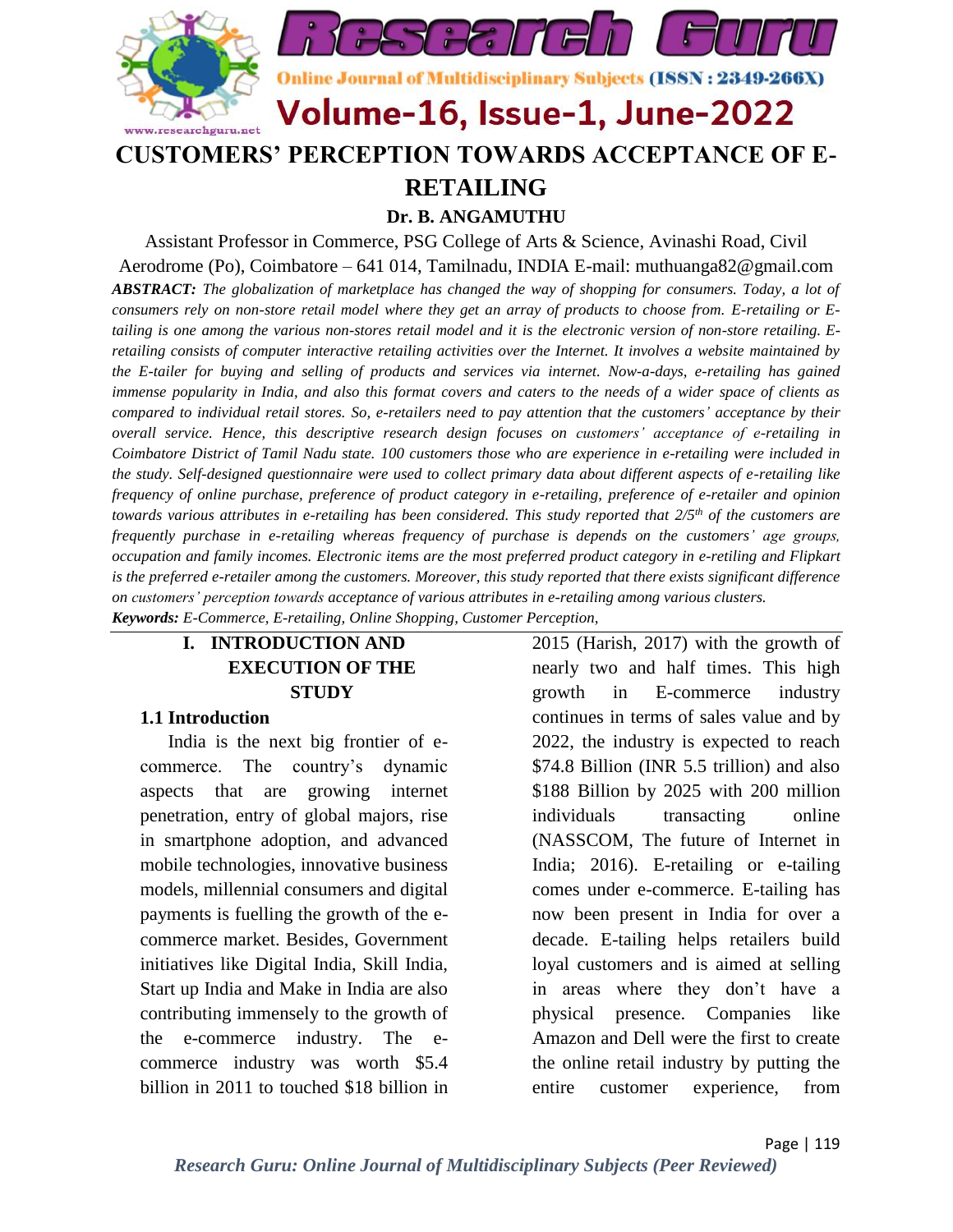browsing products to placing orders to pay for purchases on the Internet. The early 2000s witnessed the emergence of several players. The key infrastructure elements like trend of smartphone users and proliferation of technologies enabling internet access influence the growth of e-tailing. Hence, the e- retail segment in the country is growing at an annual rate of 35 per cent, which would take its value from `Rs. 20 billion in 2011 to Rs.70 billion by 2015 (Soumya Sreedhar and Jancy Davy; 2014). Currently, India added 18 Crore smartphone users and 25.7 Crore Internet users from 2014 to 2017, and at May'2017, the total number stood at 40 Crore Smartphone users and 50 Crore internet users (Digital Profile of India;2017) which is the greater potential for further growth in e-retailing sector. Currently, India had the thirdlargest E-shopper base of 140 million after the China and US. By 2020, online accounted for nearly 4% of India's total retail sales and by 2025, expected to account for 6% with the number of online shoppers likely to more than triple to 175 million from 50 million in 2015 (NASSCOM; 2016).

### **1.2 Statement of the problem**

With a population of more than 1.2 billion, India has the potential to be the largest open internet market in the world. This is followed by the factors like young demographic profile, rise of feature mobile devices combined with internet access, launch of 4G service, dramatically change in internet browsing behavior, coupled with increasing urbanization, nuclear families and a growing middle class with more disposable income, is leading to a digital

revolution has become the driving forces on growth of online retail. Even though, the success of e-retailing depends on the customers' acceptance and their continuous purchase decision in online.

### **1.3 Objectives of the Study**

- To assess and analyze the relationship on frequency of purchase in e-retailing across demographic factors
- To find out the customers' preference of product category in eretailing
- \* To find out the customers' most chosen e-retailer during their purchase in e-retailing.
- To assess and analyze the customers' acceptance towards selected attributes in e-retailing.

# **1.4 Hypotheses of the study**

- $\div$  Ho<sub>1</sub>: There is no significant association between demographic factors of the respondents and their frequency of purchase in e-retailing.
- $\triangle$  Ho<sub>2</sub>: There is no significant difference on acceptance of various attributes in e-retailing across the clusters.

# **II. REVIEW OF LITERATURES**

Javed Anjum et al (2015) in their study analyses women's experience with prevalent online shopping websites in Pakistan and suggests some viable solutions to design a pleasant, efficient and usable website interface for female users to provide better online shopping experiences. Min et al (2015) in their study examine the service recovery in operations management of the e-retailing industry in China. This study reported that there exists low relationship between employees' job satisfaction and organizational citizenship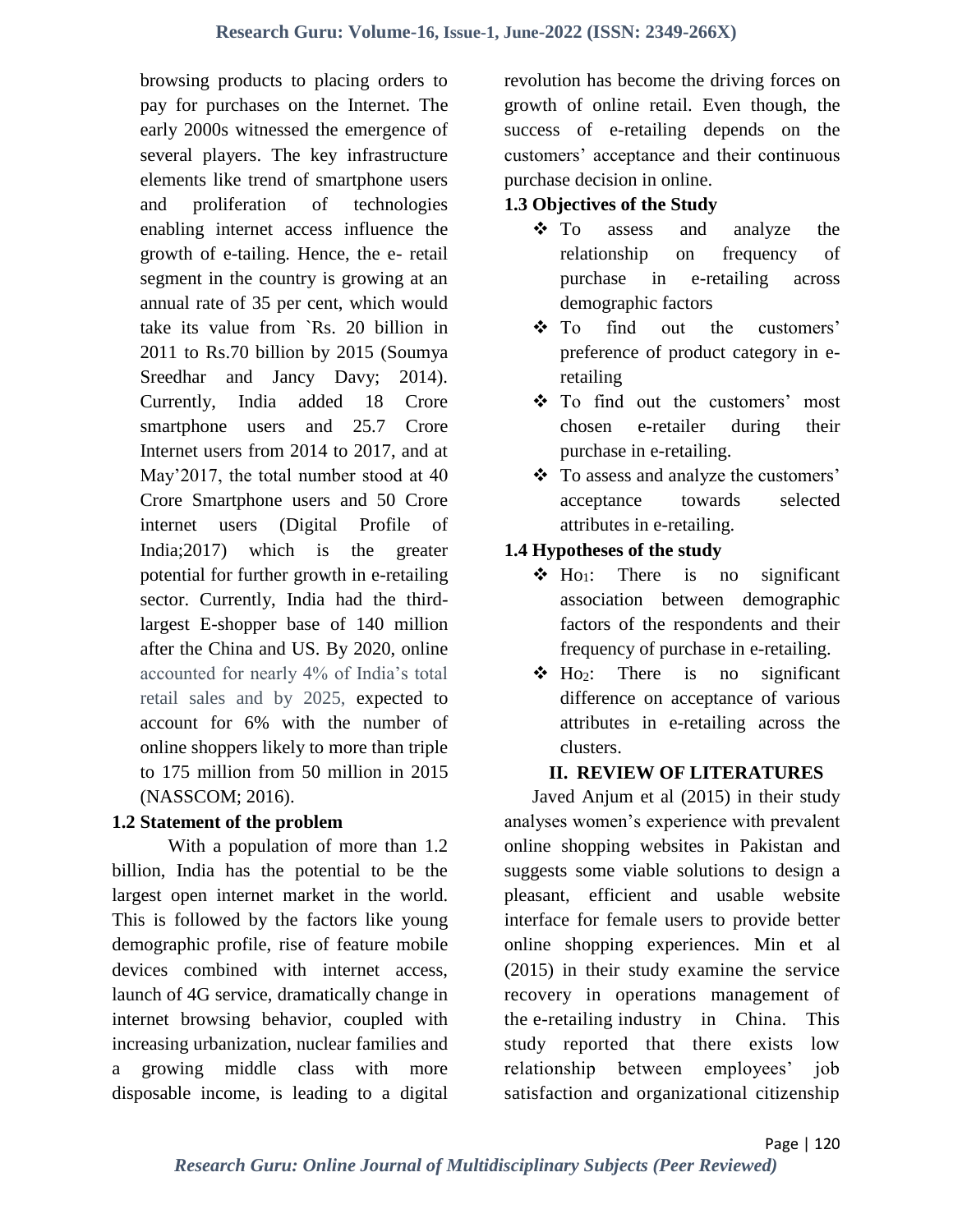behavior as well as market performance in e-retailing. Better integrated recovery system able to improve employees' job satisfaction, organizational citizenship behavior which influence the e-retailers performance in the market. Sita and Priya (2013) in their study reported that the information quality, product range and after online sales service are most preferred website attributes which influence online shopping. Mehrdad (2012) in his research paper identified that the factors influencing consumers towards online shopping in Malaysia. This study reported that the appearance, quick loading, security, sitemap and validity have been influential factors on intention for online shopping. The factors namely promotion, attractiveness, believability, and originality do not have significantly influence online shopping intention. Zuroni and Goh Hai (2012) in their study assess the relationship between ecommerce experience, hours spent on internet, product perception, customers' service and consumers' risk and attitude towards online shopping in Taman Tawas Permai, Malaysia. The analysis shows that there is a significant and low negative relationship between e-commerce experience and attitude towards online shopping whereas other factors namely product perception and customers' service have significant and moderate relationship with attitude towards online shopping among the respondents. Further, the analysis shows that there is no significant relationship between hours spent on internet, consumers' risk and attitude towards online shopping among the respondents. Halimi et al (2011) in their study explore that the factors affecting consumers' attitude towards online purchasing in Singapore.

Degree holders are the sample respondents. The study revealed that the product characteristics do not have significant relationship with the customer's attitude towards online shopping. Ziqi and Xinping (2009) in their empirical study analyze the consumers' perception towards e-retailing in Hong Kong. The study shows that the perceived usefulness and perceived ease of use have positive impact on consumer attitude towards e‐retail business but easily accessible local retail market and the concern about risk in the virtual environment significantly affect consumer attitude and behavioral intention to use e-retailing. Chuleeporn (2006) in his survey analyze the differences between online and offline store preferred customers' perception towards perceived risk with online shopping, past experience with online shopping, perceived benefits of online shopping, perceived ease of online shopping, and perceived uncertainty of online shopping. The study concluded that the five factors were perceived differently between these two groups of consumers. Amit (2007) reported that individuals with children, high income groups, and large internet experience are more likely to shop online for personal purposes and younger men with large internet experience are more likely to shop online for professional purposes.

Hassanein and Head (2007) in their study investigate the impact of various levels of socially rich text and picture design elements on the perception of online social presence and its subsequent effect on antecedents of attitudes towards websites. Higher levels of perceived social presence are shown to positively impact the perceived usefulness, trust and enjoyment of shopping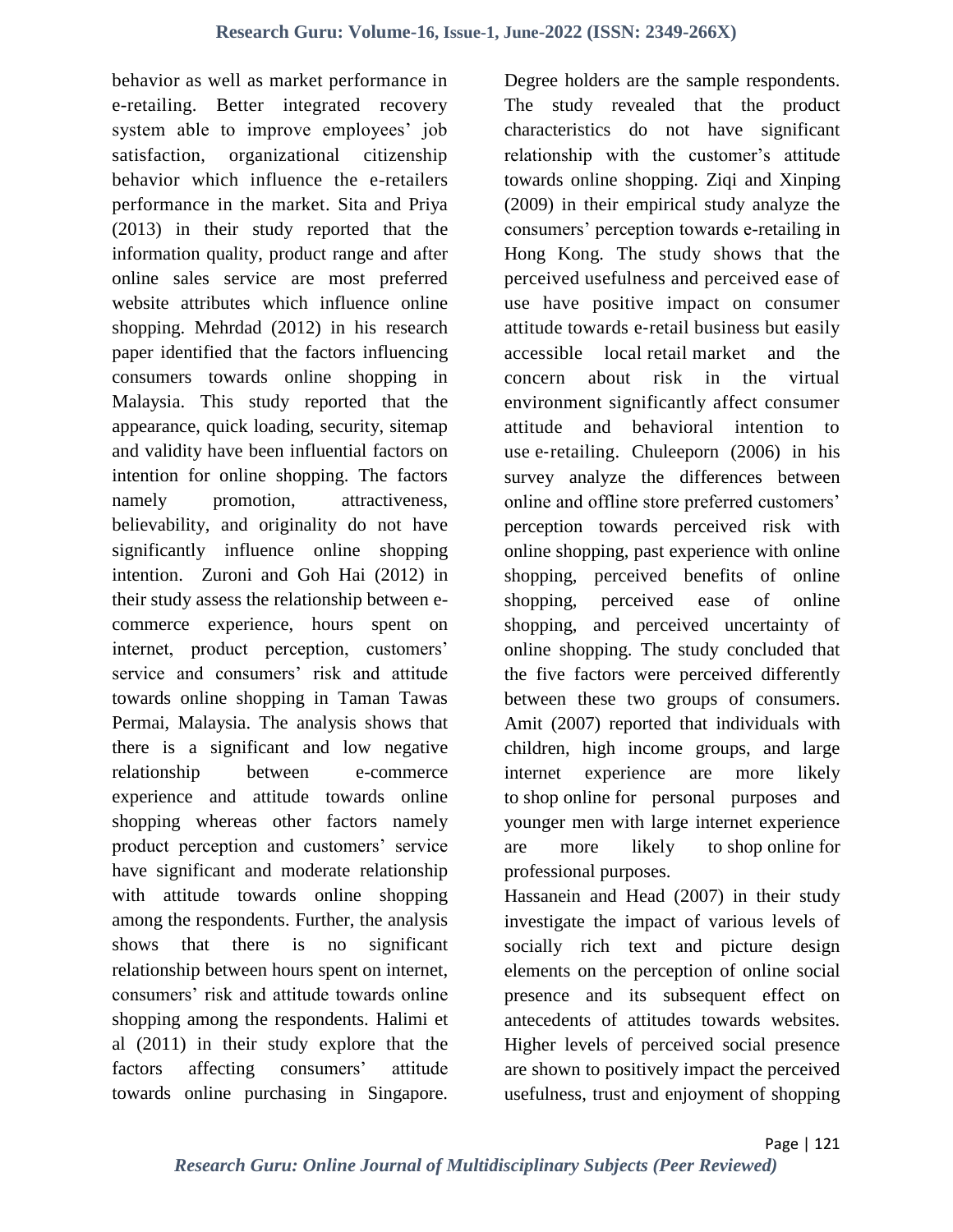websites, leading to more favorable consumer attitudes. Bellman et al (1999) concluded that previous experience is the most important determinant factor to purchase in online shopping but different income groups, educational qualifications and age groups have a modest impact on the purchase decision in online shopping.

### **III.RESEARCH METHODOLOGY**

This descriptive research design has attention to customers' acceptance of eretailing in Coimbatore District of Tamil Nadu state. In order to four different aspects namely frequency of online purchase, preference of product category in e-retailing, preference of e-retailer and opinion towards various attributes in e-retailing has been considered. Primary data were collected with the help of self-designed questionnaire. Totally, 150 questionnaires were distributed to the respondents in different parts of the Coimbatore. Finally, 100 valid responses used for the present study. The questionnaire has two parts. The first part relates to the demographic factors of sample respondents i.e. gender, age group (in years), education, occupation, family income (Rs. per month), marital status and place of living. The second part relates to the respondents' perceptions towards acceptance of eretailing. The respondents those who are experience in online shopping have been considered for final study. Purposive sampling is most appropriate for the current study. The statistical tools like percentage analysis, Chi square  $(\chi^2)$  test, Garrett's Rank technique, cluster analysis and f test were used to analyze the data.

### **IV.ANALYSIS AND DISCUSSIONS 4.1 Frequency of Purchase in e-retailing**

Distribution of the sample customers based on their frequency of purchase in eretailing is given in the Figure-1. It shows that  $2/5<sup>th</sup>$  of the customers frequently use in e-retailing for their purchase and also  $2/5<sup>th</sup>$ of them occasionally use in e-retailing.



# **4.2 Relationship between Demographic factors and Frequency of purchase in eretailing**

The Chi-square test  $(\chi^2)$  is used to evaluate the contingencies between two nominal measures. The contingency may involve the comparison of two or more populations on a nominal measure or two nominal variables. In the present study, the Chi-square test is used to test the association between two attributes.

The chi-square statistic is to carry out through the difference between the observed and the expected frequencies in the cells of the contingency table using the following formula.

$$
\chi^2 \equiv \sum \left( O_i \text{-} E_j \right) {}^2 \mathbin{/} E_J
$$

Where, $\chi^2$  = Pearson's Chi-square statistic

 $O_i$  = an observed frequency

 $E_i$  = an expected frequency

Ho:There is no significant association between gender, age group, education, occupation, family income, marital status, place of living of the customers and their frequency of purchase in e-retailing.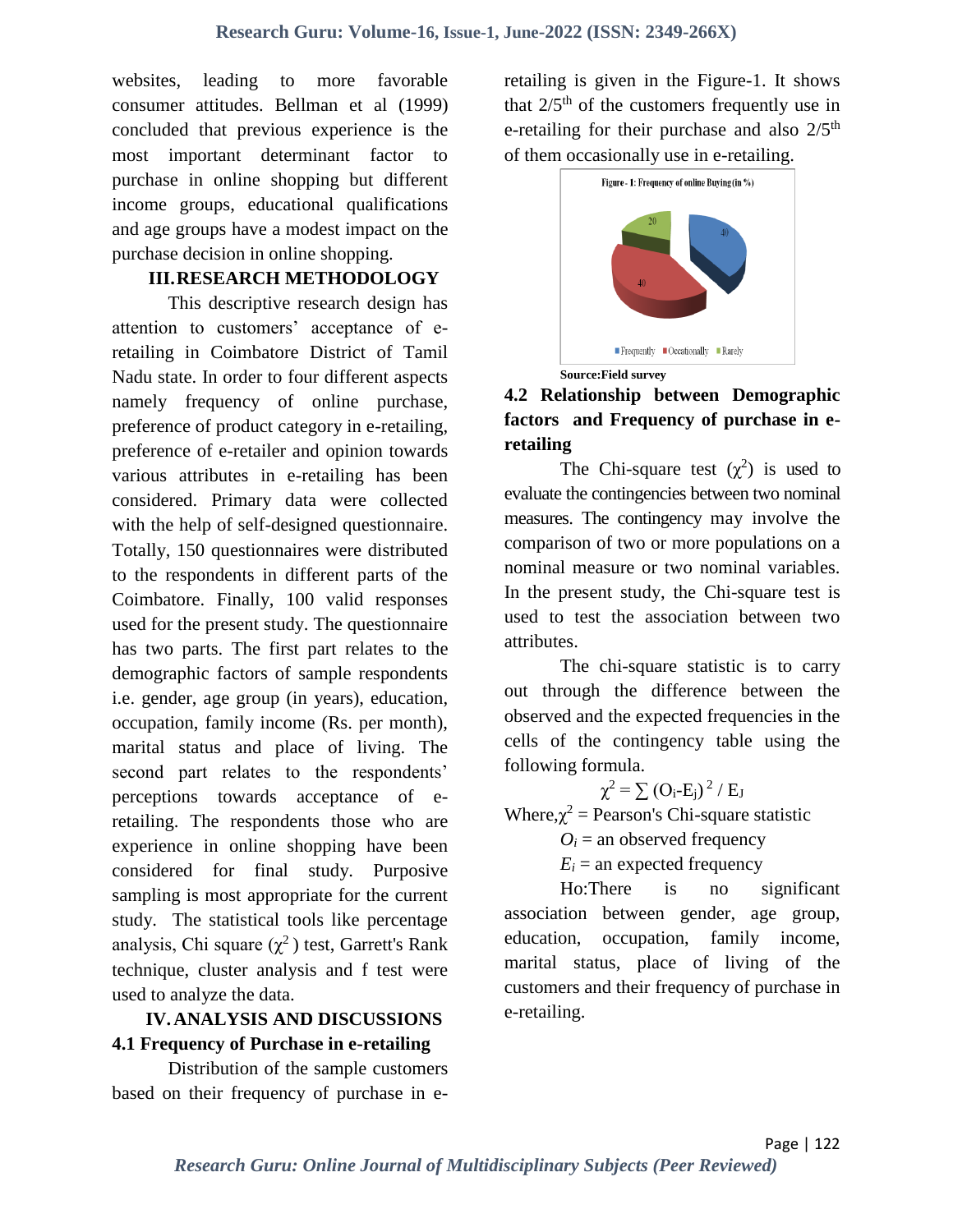| Table - 1: Relationship between Demographic factors and Frequency of                                                                                                                                                                                                                                                                                   |                              |    |               |  |  |  |
|--------------------------------------------------------------------------------------------------------------------------------------------------------------------------------------------------------------------------------------------------------------------------------------------------------------------------------------------------------|------------------------------|----|---------------|--|--|--|
| <b>Purchase in e-retailing</b>                                                                                                                                                                                                                                                                                                                         |                              |    |               |  |  |  |
| <b>Demographic factor</b>                                                                                                                                                                                                                                                                                                                              | $\chi^2$                     | df | <b>Result</b> |  |  |  |
| Gender                                                                                                                                                                                                                                                                                                                                                 | 5.758 <sup>NS</sup>          | 2  | Accept Ho     |  |  |  |
| Age group (in years)                                                                                                                                                                                                                                                                                                                                   | 19.545**                     | 6  | Reject Ho     |  |  |  |
| Education                                                                                                                                                                                                                                                                                                                                              | 2.75 <sup>NS</sup>           | 4  | Accept Ho     |  |  |  |
| Occupation                                                                                                                                                                                                                                                                                                                                             | 13.694*                      | 6  | Reject Ho     |  |  |  |
| Family income (Rs. per month)                                                                                                                                                                                                                                                                                                                          | $21.321**$                   | 6  | Reject Ho     |  |  |  |
| Marital status                                                                                                                                                                                                                                                                                                                                         | 2.623 <sup>NS</sup>          | 2  | Accept Ho     |  |  |  |
| Place of living                                                                                                                                                                                                                                                                                                                                        | $7.335 \overline{\text{NS}}$ | 4  | Accept Ho     |  |  |  |
| $\sim$<br>$\mathbf{r}$ , $\mathbf{r}$ , $\mathbf{r}$ , $\mathbf{r}$ , $\mathbf{r}$ , $\mathbf{r}$ , $\mathbf{r}$ , $\mathbf{r}$ , $\mathbf{r}$ , $\mathbf{r}$ , $\mathbf{r}$ , $\mathbf{r}$ , $\mathbf{r}$ , $\mathbf{r}$ , $\mathbf{r}$ , $\mathbf{r}$ , $\mathbf{r}$ , $\mathbf{r}$ , $\mathbf{r}$ , $\mathbf{r}$ ,<br>$\mathbf{r}$ and $\mathbf{r}$ |                              |    |               |  |  |  |

\*\*Sig. at 1% level; \*Sig. at 5% level; NS = Not Significant at 5% level

Table 1 shows that the  $\chi^2$  values between age group  $(\chi^2=19.545**, df 6, p<0.01)$ , occupation  $(\chi^2 = 13.694^*$ , df 6, p<0.05), family income  $(\chi^2 = 21.321^{**}, \text{ df } 6, \text{ p} < 0.01)$ of the customers and their frequency of purchase in e-retailing has significant. Hence, the null hypothesis is rejected and it is concluded that the frequency of purchase in e-retailing has interrelated with customers' age group, occupation and family income. Moreover, the calculated values of  $\chi^2$  between gender ( $\chi^2$ =5.758, df 2, p > 0.05), education ( $\chi^2$  = 2.75, df 4, p > 0.05), marital status ( $\chi^2$ =2.623, df 2, p>0.05), place of living  $(\chi^2=7.335, df 4, p>0.05)$  of the customers and their frequency of purchase in e-retailing is lesser than the five percent significant value. Since, the null hypothesis is accepted and it is concluded that there is no significant association between gender, education, marital status, place of living of the customers and their frequency of purchase in e-retailing.

### **4.3 Customers' Preference of Product Category in e-retailing**

To find out the most preferred product category which influences the customers' purchase in e-retailing, Garrett's ranking technique was used. As per this

method, customers have been asked to assign the rank for given product category and the outcome of such ranking have been converted into score value with the help of 'Percent position =  $100$  (Rij – 0.5)/Nj'.

Where

 $Rij = Rank$  given for the i<sup>th</sup> variable by *j*<sup>th</sup> customers

 $Nj$  = Number of variable ranked by j<sup>th</sup> customers

With the help of Garrett's Table, the percent position estimated is converted into scores. Then for each factor, the scores of each individual are added and then total value of scores and mean values of score is calculated. The product category having highest mean score is considered to be the most preferred items and vice-versa.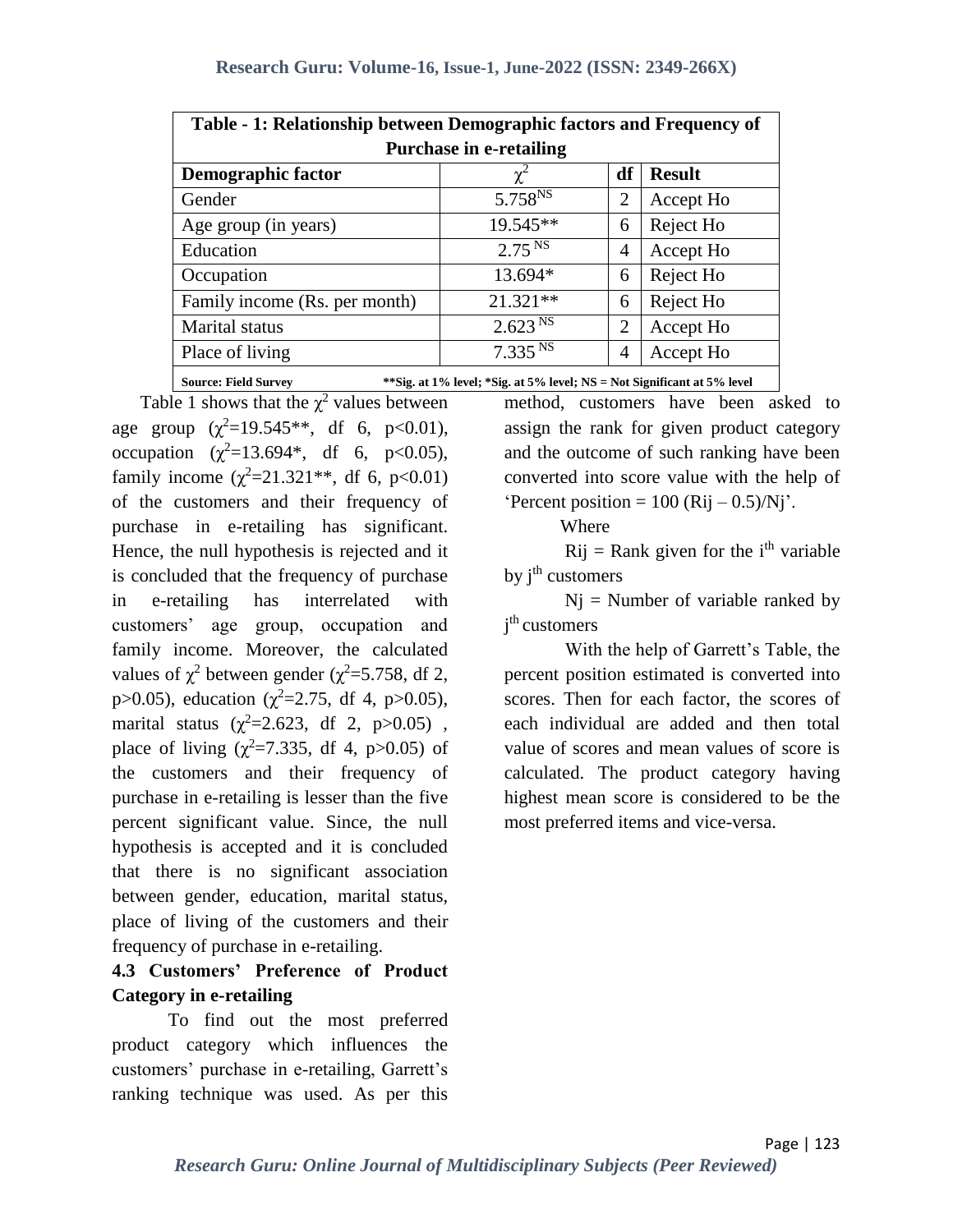| Table - 2: Preference of Product category in e-retailing  |                    |                   |             |  |  |  |  |
|-----------------------------------------------------------|--------------------|-------------------|-------------|--|--|--|--|
| Category                                                  | <b>Total Score</b> | <b>Mean score</b> | Rank        |  |  |  |  |
| Electronic items (Mobile phone, digital cameras, Laptops, |                    |                   |             |  |  |  |  |
| TV, Radio etc.)                                           | 7365               | 73.65             |             |  |  |  |  |
| Dress items                                               | 6533               | 65.33             | H           |  |  |  |  |
| <b>Health and Beauty products</b>                         | 5150               | 51.5              | IV          |  |  |  |  |
| Leather products (Footwear, Shoes, Bags, Belt etc.)       | 6520               | 65.2              | Ш           |  |  |  |  |
| Accessories for men/women (Watches, Bracelet, Ring etc.)  | 5082               | 50.82             | V           |  |  |  |  |
| Baby items (Clothes, Toys etc.)                           | 4268               | 42.68             | VI          |  |  |  |  |
| Kitchen appliances                                        | 3939               | 39.39             | <b>VIII</b> |  |  |  |  |
| Jewells                                                   | 4011               | 40.11             | VII         |  |  |  |  |
| Automobile accessories                                    | 3605               | 36.05             | IX          |  |  |  |  |
| Home appliances (Mixi, Grinder, Washing machine,          |                    |                   |             |  |  |  |  |
| Microwave, Bridge etc.)                                   | 3299               | 32.99             | X           |  |  |  |  |
| <b>Source: Field Survey</b>                               |                    |                   |             |  |  |  |  |

Table 2 indicates that the most preferred product category in e-retailing are electronic items (Mean score 73.65), dress items (Mean score 65.33) and leather products (Mean score 51.5). On the other hand, home appliances (Mean score 32.99) and automobile accessories (Mean Score 36.05) and Kitchen appliances (Mean score 39.39) are the least preferred items in eretailing.

#### **4.4 Customers' Preference of e-retailer**

Garrett's ranking technique was used to find out the most preferred e-retailer of the customers. Customers have been asked to assign the rank for eight major e-retailers and the outcome of such ranking has been converted into score value with the help Garrett's formula. Finally, the variable having highest mean score is considered to be the most preferred e-retailer and viceversa. Table – 3 concluded that Flipkart (Mean score 71.12), Sanpdeal (Mean score 58.10), Jabong (Mean score 55.01) are the most preferred e-retailer and shoppersstop (Mean score 33.76) is the least preferred e-

retailer among the customers in the study area.

| Table - 3: Customers' Preference of e-retailer |              |             |             |  |  |
|------------------------------------------------|--------------|-------------|-------------|--|--|
|                                                | <b>Total</b> | <b>Mean</b> |             |  |  |
| e-retailer                                     | Score        | score       | <b>Rank</b> |  |  |
| Flipkart.com                                   | 7112         | 71.12       | T           |  |  |
| Snapdeal.com                                   | 5810         | 58.10       | $_{\rm II}$ |  |  |
| Amazon.com                                     | 4561         | 45.61       | V           |  |  |
| Yepme.com                                      | 4454         | 44.54       | <b>VII</b>  |  |  |
| Jabong.com                                     | 5501         | 55.01       | Ш           |  |  |
| Myntra.com                                     | 4818         | 48.18       | IV          |  |  |
| Shoppersstop.com                               | 3376         | 33.76       | VIII        |  |  |
| Shopclues.com                                  | 4530         | 45.30       | VI          |  |  |
| <b>Source: Filed survey</b>                    |              |             |             |  |  |

# **4.5 Customers' perception towards**

# **Acceptance of e-retailing – Cluster Analysis**

Cluster analysis involves deciding on a set number of clusters to extract. Objects are then moved around between clusters so as to make objects within a cluster as similar as possible and objects between clusters as different as possible. It has been conducted in order to analyze the various clusters of customers that exit in our data and how they differ, or similar to each other in their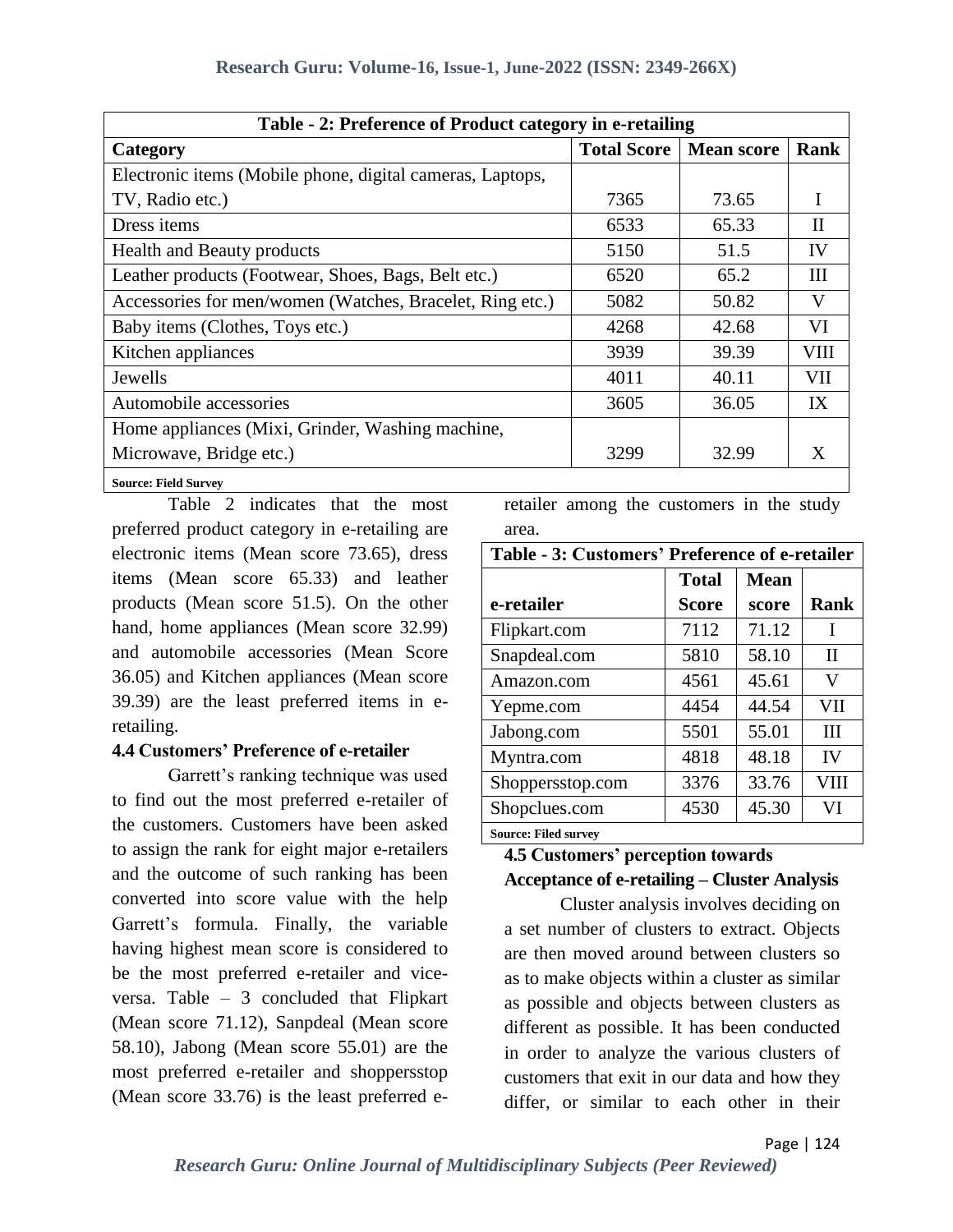perception towards acceptance of e-retailing. Totally, 22 variables  $X_1$ ,  $X_2$ ,  $X_3$ …….  $X_{22}$ placed before the customers and the responses against these variable has collected in five-point likert scaling technique Strongly disagree (SDA) to Strongly agree (SA) ranging from '1' to '5'. The results are given in the table below. Ho: There is no significant difference on acceptance of various attributes in eretailing among the various clusters.

| Table – 4: Customers' perception about acceptance of e-retailing |                                                                                                                        |                              |          |                |                |               |                 |                     |
|------------------------------------------------------------------|------------------------------------------------------------------------------------------------------------------------|------------------------------|----------|----------------|----------------|---------------|-----------------|---------------------|
|                                                                  |                                                                                                                        | <b>Final cluster Centers</b> |          | <b>Cluster</b> |                | <b>Error</b>  |                 |                     |
|                                                                  | $\mathbf{1}$                                                                                                           |                              |          | <b>Mean</b>    | $\mathbf d$    | Mean          |                 |                     |
| <b>Reasons</b>                                                   | $(n=83)$                                                                                                               | $2(n=11)$                    | $3(n=6)$ | <b>Square</b>  | f              | <b>Square</b> | df              | ${\bf F}$           |
| Payment mode $(X_1)$                                             | 4.60                                                                                                                   | 4.27                         | 5.00     | 1.064          | $\mathfrak{D}$ | .372          | 97              | $2.863^{NS}$        |
| Discount offers $(X_2)$                                          | 3.41                                                                                                                   | 2.91                         | 3.00     | 1.564          | $\overline{2}$ | 1.701         | 97              | 0.920 <sup>NS</sup> |
| After sales service $(X_3)$                                      | 4.33                                                                                                                   | 3.00                         | 3.00     | 12.392         | $\overline{2}$ | .662          | 97              | 18.718**            |
| Convenience while shopping $(X_4)$                               | 3.07                                                                                                                   | 3.27                         | 5.00     | 10.421         | $\overline{2}$ | 2.100         | 97              | 4.961**             |
| User trend $(X_5)$                                               | 3.92                                                                                                                   | 2.82                         | 1.00     | 27.757         | $\overline{2}$ | 1.671         | 97              | 16.615**            |
| Technology acceptance $(X_6)$                                    | 3.18                                                                                                                   | 3.82                         | 5.00     | 10.557         | $\overline{2}$ | 2.391         | 97              | $4.415*$            |
| More brand options $(X_7)$                                       | 4.14                                                                                                                   | 2.00                         | 4.00     | 22.367         | $\overline{2}$ | 1.199         | 97              | 18.661**            |
| Low price $(X_8)$                                                | 3.28                                                                                                                   | 3.64                         | 5.00     | 8.594          | $\overline{2}$ | 1.806         | 97              | $4.759*$            |
| Guarantee/Warrantee $(X_9)$                                      | 1.63                                                                                                                   | 2.45                         | 1.00     | 4.806          | $\overline{2}$ | 1.032         | 97              | $4.654*$            |
| Packaging style $(X_{10})$                                       | 4.42                                                                                                                   | 2.18                         | 5.00     | 26.356         | $\overline{2}$ | .659          | 97              | 40.023**            |
| Timely delivery $(X_{11})$                                       | 4.78                                                                                                                   | 2.18                         | 4.00     | 33.509         | $\overline{2}$ | .286          | 97              | 117.202**           |
| Reputation of e-tailer $(X_{12})$                                | 4.28                                                                                                                   | 4.55                         | 5.00     | 1.698          | $\overline{2}$ | .715          | 97              | 2.375 <sup>NS</sup> |
| Personal information privacy $(X_{13})$                          | 3.25                                                                                                                   | 4.55                         | 5.00     | 15.293         | $\overline{2}$ | 1.839         | 97              | 8.314**             |
| Insurance of goods $(X_{14})$                                    | 4.40                                                                                                                   | 3.18                         | 5.00     | 8.742          | $\overline{2}$ | .572          | 97              | 15.275**            |
| Return policy $(X_{15})$                                         | 4.65                                                                                                                   | 2.55                         | 4.00     | 21.983         | $\overline{2}$ | .532          | 97              | 41.328**            |
| Time saving $(X_{16})$                                           | 4.14                                                                                                                   | 2.00                         | 1.00     | 45.947         | $\overline{2}$ | 1.096         | 97              | 41.941**            |
| Reference group $(X_{17})$                                       | 3.33                                                                                                                   | 3.82                         | 5.00     | 8.553          | $\overline{2}$ | 1.462         | 97              | 5.849**             |
| Review about products $(X_{18})$                                 | 3.45                                                                                                                   | 2.91                         | 4.50     | 4.917          | $\overline{2}$ | 1.308         | 97              | 3.758*              |
| Physical appearance of the<br>products $(X_{19})$                | 3.35                                                                                                                   | 2.91                         | 5.00     | 9.112          | $\overline{2}$ | 1.565         | 97              | 5.823**             |
| Payment security $(X_{20})$                                      | 3.72                                                                                                                   | 4.00                         | 4.00     | .542           | $\overline{2}$ | 1.058         | 97              | $0.512^{NS}$        |
| Complete information about<br>products $(X_{21})$                | 2.57                                                                                                                   | 3.18                         | 4.00     | 7.069          | $\overline{2}$ | .763          | 97              | $9.263**$           |
| Availability of global brand $(X_{22})$                          | 2.19                                                                                                                   | 2.27                         | 4.00     | 9.146          | $\overline{2}$ | 1.145         | $\overline{97}$ | 7.986**             |
| <b>Source: Field Survey</b>                                      | * 'Sig. at 5% level', ** 'Sig. at 1% level' & NS= Not sig. at<br>$1=SDA$ , $2=DA$ , $3=N$ , $4=A$ , $5=SA$<br>5% level |                              |          |                |                |               |                 |                     |

Table  $-4$  shows that the cluster analysis grouped into three clusters based on the acceptance level of customers and the first cluster has been formed with 83 per cent**.** On

the other hand, second and third clusters formed with only 17 per cent. In addition, Table -4 shows that the most of the variables has accepted by the customers in e-retailing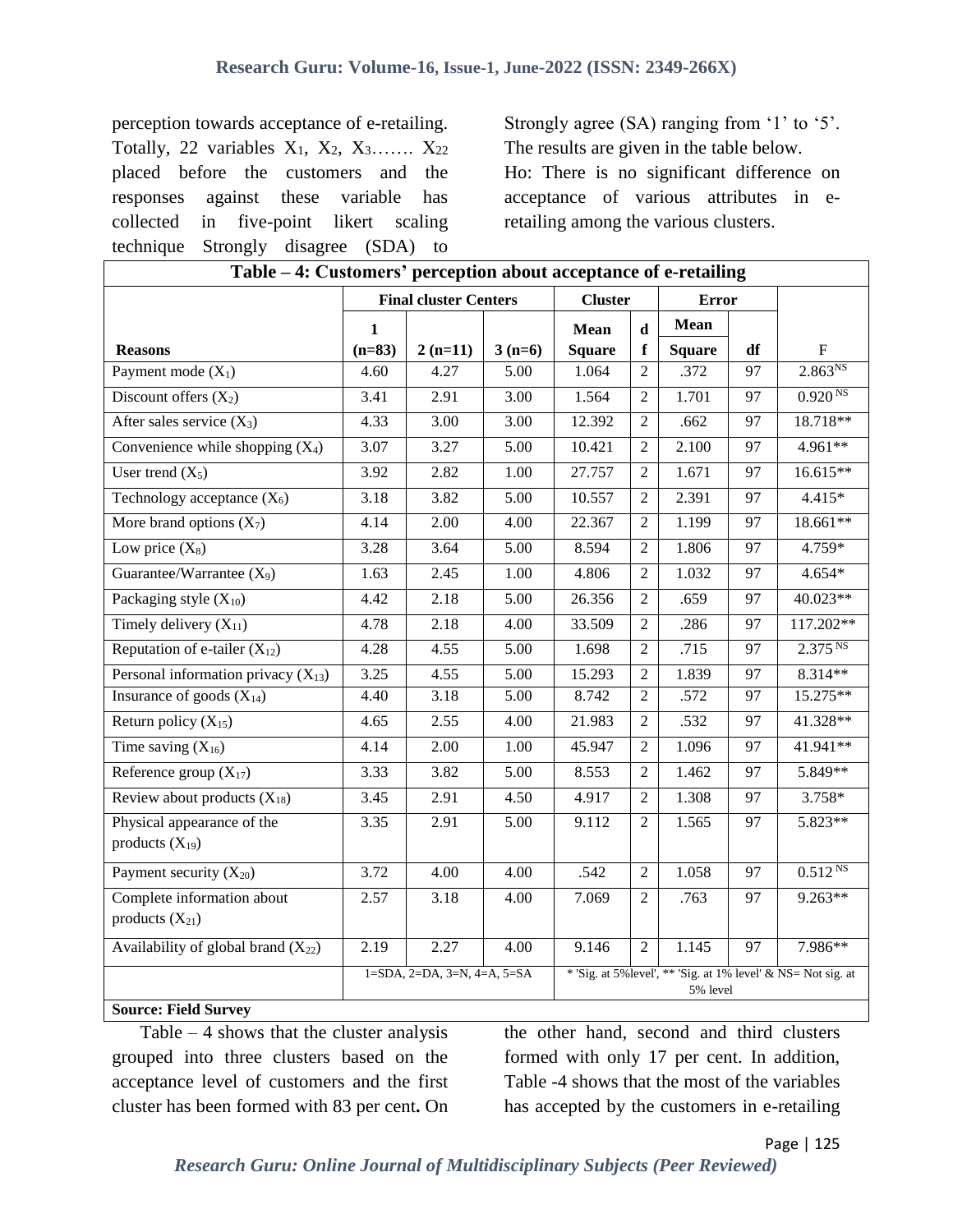across the clusters because the mean score is >3. It explains that the customers in different clusters are considered most of the variables which influence the purchase of various products in e-retailing. Further, the calculated value of 'f' towards acceptance of various attributes in e-retailing among various clusters statistically significant. Hence, null hypothesis is rejected in the most cases. Thus, it is concluded that there exists significant difference on acceptance of various attributes in e-retailing (except payment mode, discount offers, e-tailer reputation and payment security) among various clusters.

#### **V. FINDINGS OF THE STUDY**

This part presents the summary of findings of the study

- $\div$  2/5<sup>th</sup> of the customers frequently use in e-retailing for their purchase.
- $\div$  There is a significant association between customers' age group, occupation, family income and frequency of purchase in e-retailing.
- $\div$  There is no significant association between gender, education, marital status, place of living of the customers and their frequency of purchase in e-retailing.
- According to Garret's rank technique the main three product category in eretailing are electronic items, dress items and leather products.
- Flipkart, Sanpdeal and Jabong are the most preferred e-retailer whereas shoppersstop is the least preferred eretailer in the study area.
- $\div$  Majority (83%) of the customers has accepted well that various attributes in e-retailing.

#### **VI.CONCLUSION**

Traditionally, word of mouth communication and media advertisement acts as the biggest means of attracting new customers in the store front retail but in recent days, the Indian consumers are rapidly advancing towards adopting technology. This above completed research work concludes that the frequency of shopping through internet depends on customers' age group, occupation and their income level. The greater potential exists in the market to sustain the existing customers due to rapid adoption of mobile technology. Moreover, this study shows that lesser number of customers is frequently purchase in e-retailing. Hence, the eretailers should develop their brand in the market through better service quality irrespective of area which influence to gain customer loyalty, customer retention and increase awareness about various products of the consumers.

#### **REFERENCES**

- 1. Amit, B., (2007). Do determinants of online shopping differ for personal shoppers and professional shoppers?. *EuroMed Journal of Business*, 2(1), 87 – 102.
- 2. Bellman, S., Lohse, G., and et. al., (1999). Predictors of online buying behavior. *Communications of the ACM*, 42 (12), 32-38.
- 3. Chuleeporn, C., (2006). Consumer Perceptions of Online Shopping. *Issues in Information Systems, 7(2), 177-181*
- 4. Halimi, A.B., Chavosh, A., Choshalyc, S,H., Esferjani, P,S., and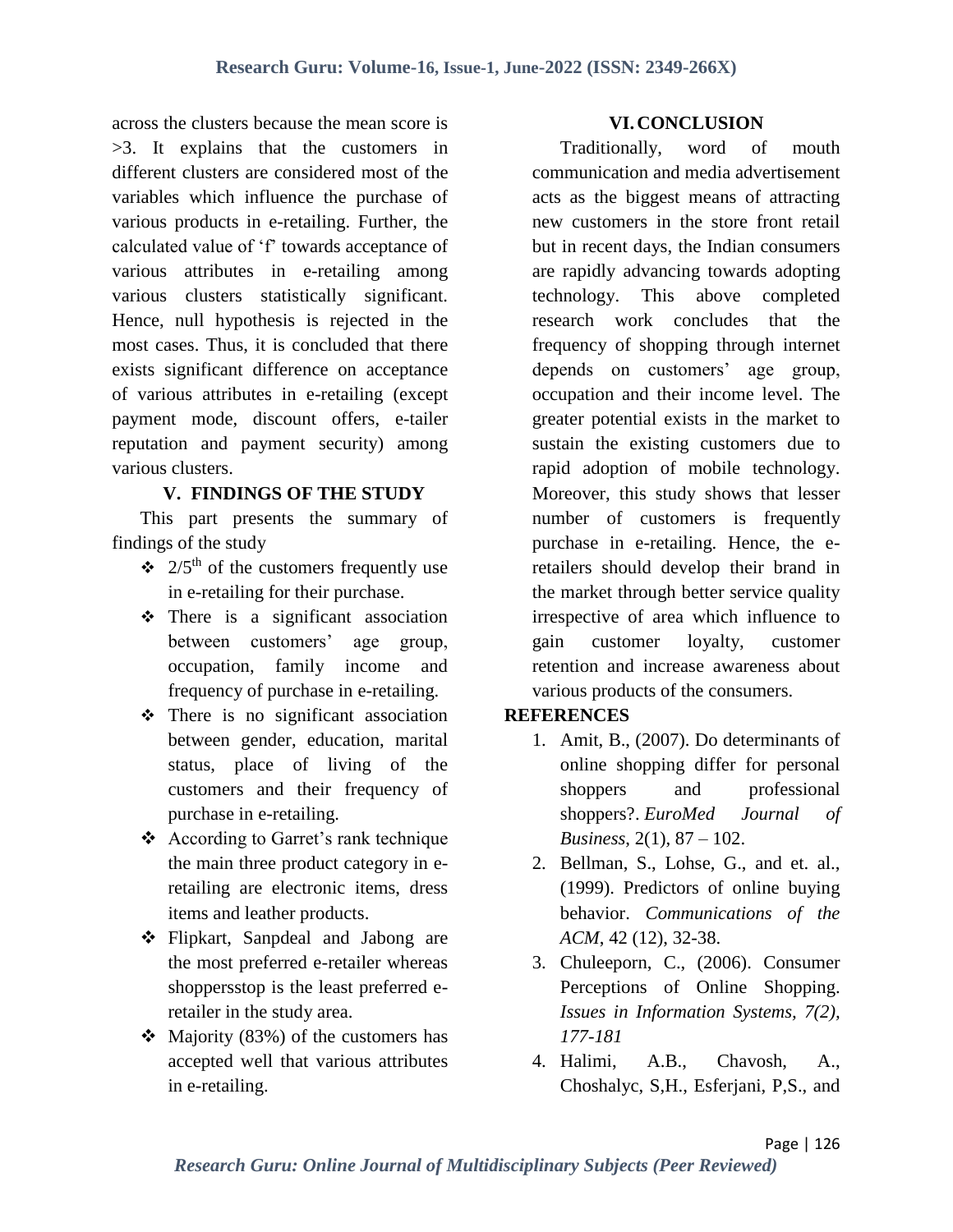Doghezlou, A, H., (2011). Factors Affecting Consumers' Attitude Towards Online Purchasing Among Degree Holders in Singapore. International Conference on Economics, Business and Marketing Management (EBMM 2011), Shanghai (China), March 11-13, 118-122.

- 5. Harish, P.K., (2017). "National report on e-commerce development in India", Inclusive and Sustainable Industrial Development Working Paper Series 15, United Nations Industrial Development Organization.
- 6. Javed Anjum, S., Aneela, A., and Zainab, M., (2015). Design Consideration of Online Shopping Website to Reach Women in Pakistan, *Procedia Manufacturing*, Vol.3, 6298-6304 KPMG (2016). "India's e-commerce retail logistics growth story", available at https://assets.kpmg.com/content/dam /kpmg/in/pdf/2016/08/E-commerceretail-logistics-India.pdf
- 7. Mehrdad, S., (2012). Consumer Buying Behavior towards Online Shopping Stores in Malaysia. *International Journal of Academic Research in Business and Social Sciences, 2(1), 393-402*
- 8. Min, Z., Xujing, D., and Zhen, H., (2015). An empirical investigation of service recovery in e-retailing: An operations management perspective. *Journal of Service*

*Theory and Practice*, 25(3), 348- 367.

- 9. Soumya Sreedhar, V., and Jancy Davy (2014). E-tailing in India has a bright future. *facts for you*, 9-12
- 10. Ziqi, L., and Xinping, S., (2009).Consumer perceptions of internet‐based e‐retailing: an empirical research in Hong Kong. *Journal of Services Marketing*, 23(1), 24-30.
- 11. Zuroni, M.J., and Goh Hai, L., (2012). Factors Influencing Consumers' Attitude towards E-Commerce Purchases through Online Shopping. *International Journal of Humanities and Social Science, 2(4),223-230*
- 12. Sita, M., and Priya, M., (2013). Analyzing Perceived Risks and Website attributes in E-Retailing:
- 13. A Study from India. *Journal of Internet Banking and Commerce,*  18(2), 1-14.
- 14. Hassanein, K., & Head, M. (2007). Manipulating perceived social presence through the web interface and its impact on attitude towards E-Tailing. International Journal of Human-Computer Studies, 65(8), 689-708.

#### **WEBSITES**

http://economictimes.indiatimes.com/industr y/services/retail/indias-e-commerce-sectorto-see-120-billion-revenue-by-2020 assocham-forresterreport/articleshow/52172120.cms http://www.thedrum.com/news/2014/08/19/ 20-years-online-retail-how-has-e-commercechanged-marketing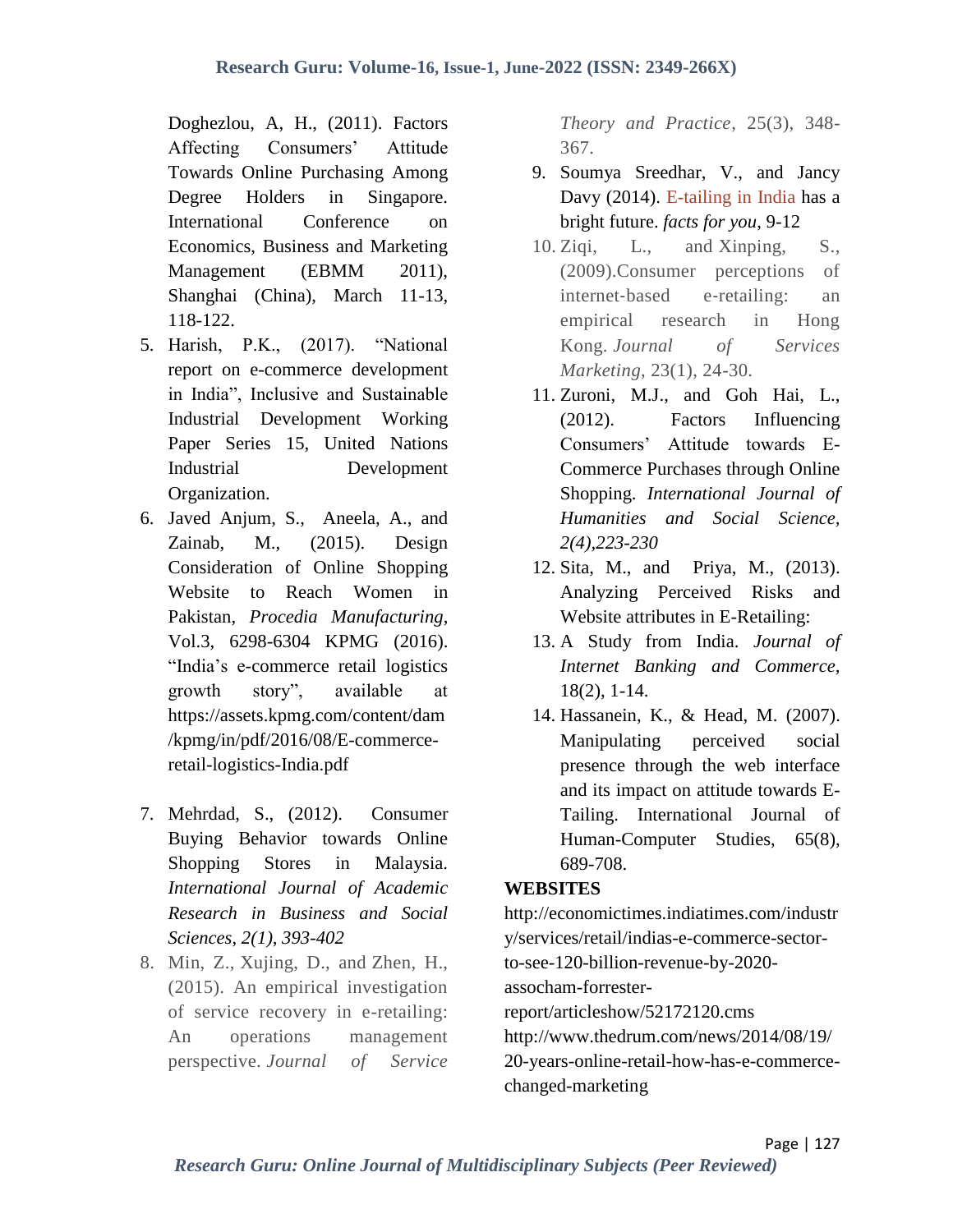https://medium.com/@briannawillsss/18 major-benefits-of-e-commerce-business-forretailers-customers-in-2015-63c5fc87f679 https://retail.economictimes.indiatimes.com/ news/e-commerce/e-tailing/indian-e-tailindustry-grew-by-12-per-cent-to-14-5 billion-in-2016-report/56883635 http://www.indiaretailing.com/2016/08/30/re tail/online-shopping-trends-facts-figures-onindian-e-comm-sector/ http://www.nasscom.in/knowledgecenter/publications/ecommerce-indiafuelling-billion-digital-dreams-0 https://retail.economictimes.indiatimes.com/ news/e-commerce/e-tailing/indias-ecommerce-market-to-touch-33-billion-thisfiscal-government/59809095 http://www.communicationstoday.co.in/ima ges/reports/20160820-nasscom-the-futureof-the-internet-in-india-19082016.pdf http://www.infotechlead.com/ecommerce/a mi-digital-india-mission-to-boost-indias-ecommerce-34580 http://blog.digitalinsights.in/importantstatistics-digital-and-social-media-users-inindia/05224987.html http://searchcio.techtarget.com/definition/etailing http://www.techopedia.com/definition/1435 1/electronic-retailing-e-tailing https://www.internetretailer.com/2014/12/04 /hot-100-class-2015-takes-action http://economictimes.indiatimes.com/topic/E commerce http://profit.ndtv.com/news/industries/article -e-commerce-industry-to-touch-90-billionby-2021-in-india-683462 http://www.indiabriefing.com/news/ecommerce-rise-india-8129.html/

http://www.ithinkinfotech.com/blog/busines s/e-commerce-statistics-in-india-2012 countrywide-growth-and-market-share.html http://indianonlineseller.com/2014/10/riseof-e-tailing-alternate-no-more/ http://www.moneycontrol.com/smementor/n ews/infotech/e-retail-industry-will-be-worth-10-billion-in-5-yrs-time-995352.html http://www.iamwire.com/2014/07/ecommerce-in-india-past-presentfuture/27805 http://articles.economictimes.indiatimes.com /2014-12-11/news/56955397\_1\_jabongfashion-e-tailers-online-fashion-retailers https://en.wikipedia.org/wiki/Ecommerce in India http://trak.in/tags/business/2014/04/04/india n-e-commerce-growth-stats/ http://www.emarketer.com/Article/India-Ecommerce-Takes-Tiny-Share-of-Retailhttp://www.emarketer.com/public\_media/do cs/eMarketer\_eTailWest2016\_Worldwide\_ ECommerce\_Report.pdf http://www.emarketer.com/Article/Ecommer ce-Sales-Topped-1-Trillion-First-Time-2012/1009649 http://dazeinfo.com/2015/03/19/ecommerce-industry-india-worth-13-5 billion-2014-will-cross-16 billihttp://www.nasscom.in/ecommercerevolution-here-stay?fg=206554on-2015/ http://www.businesstoday.in/moneytoday/in vestment/online-ecommerce-companiesstocks-info-edge-justdialalibaba/story/212682.html http://www.ibef.org/ http://economictimes.indiatimes.com/articles how/51031652.cms?utm\_source=contentofi nterest&utm\_medium=text&utm\_campaign  $=$ cppst